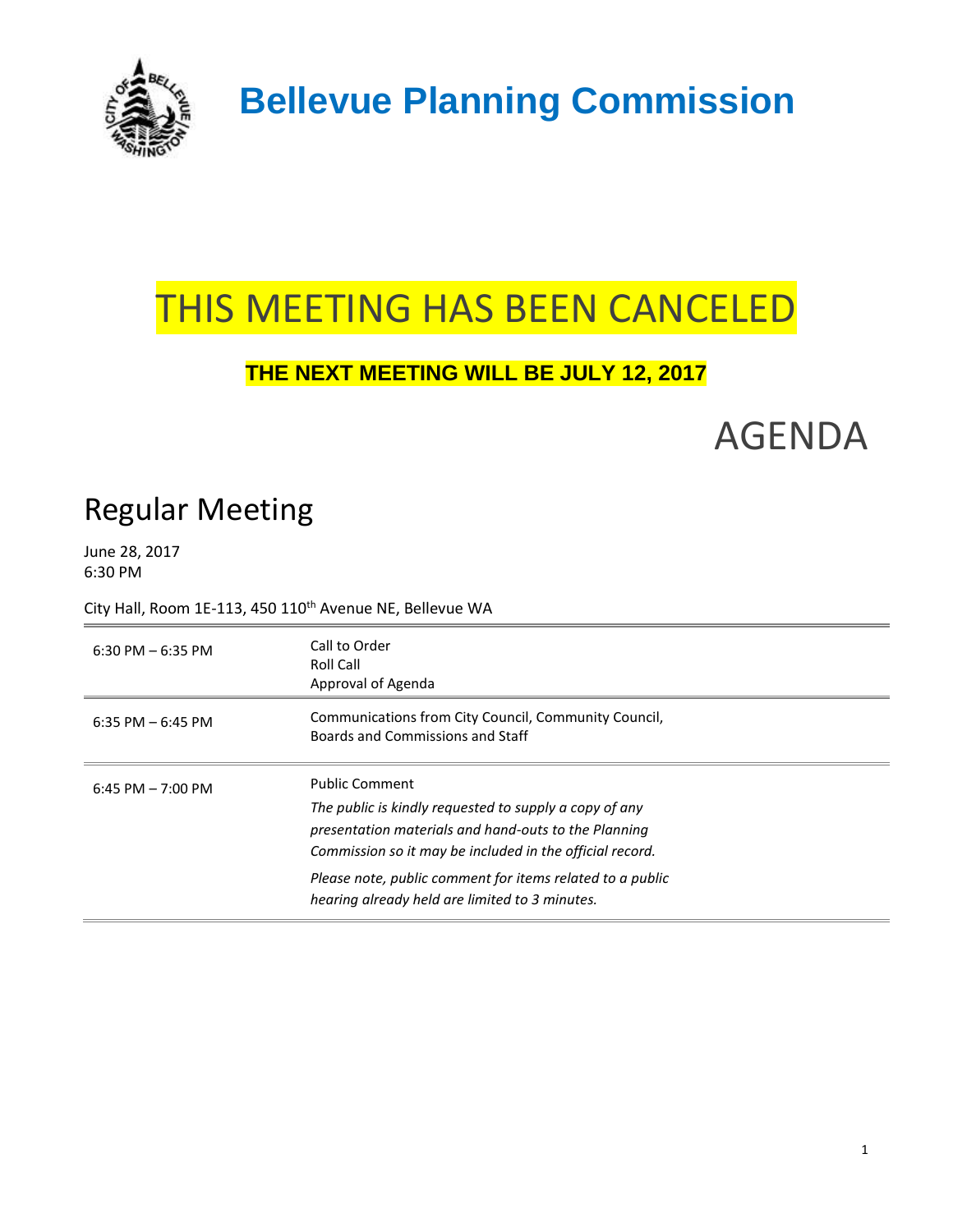| $7:00$ PM $-8:00$ PM | <b>Study Session</b><br>Comprehensive Plan Amendments - Threshold Review -<br><b>Bellevue Technology Center</b><br>Staff: Nicholas Matz, AICP, Senior Planner, Planning &<br><b>Community Development</b><br>General Order of Business - The staff report was presented,<br>and the public hearing held, on June 14, 2017. The Planning<br>Commission is expected to deliberate and take action on a<br>recommendation for City Council.               |
|----------------------|--------------------------------------------------------------------------------------------------------------------------------------------------------------------------------------------------------------------------------------------------------------------------------------------------------------------------------------------------------------------------------------------------------------------------------------------------------|
| $8:00$ PM $-8:30$ PM | Elections<br><b>Planning Commission Officer Elections</b><br><b>Current Officers:</b><br>John deVadoss, Chair<br>Stephanie Walter, Vice-Chair<br>General Order of Business - The Planning Commission will<br>hold their annual election of officers. There are two officer<br>positions up for election - Chair and Vice-Chair. The<br>Planning Commission will agree upon the rules of procedure<br>and conduct a separate election for each officer. |
| $8:30$ PM $-8:45$ PM | Minutes to be Signed (Chair):<br>Draft Minutes Previously Reviewed & Now Edited:<br>New Draft Minutes to be Reviewed:<br>May 10, 2017<br>May 24, 2017<br>June 14, 2017                                                                                                                                                                                                                                                                                 |
| 8:45 PM - 9:00 PM    | <b>Public Comment</b><br>Adjourn                                                                                                                                                                                                                                                                                                                                                                                                                       |
| 9:00 PM              |                                                                                                                                                                                                                                                                                                                                                                                                                                                        |

Please note:

- Agenda times are approximate only.
- Public comment is limited to 5 minutes per person. The Chair has the discretion at the beginning of the comment period to change this.

Planning Commission Members: John deVadoss, Chair Stephanie Walter, Vice Chair Jeremy Barksdale John Carlson